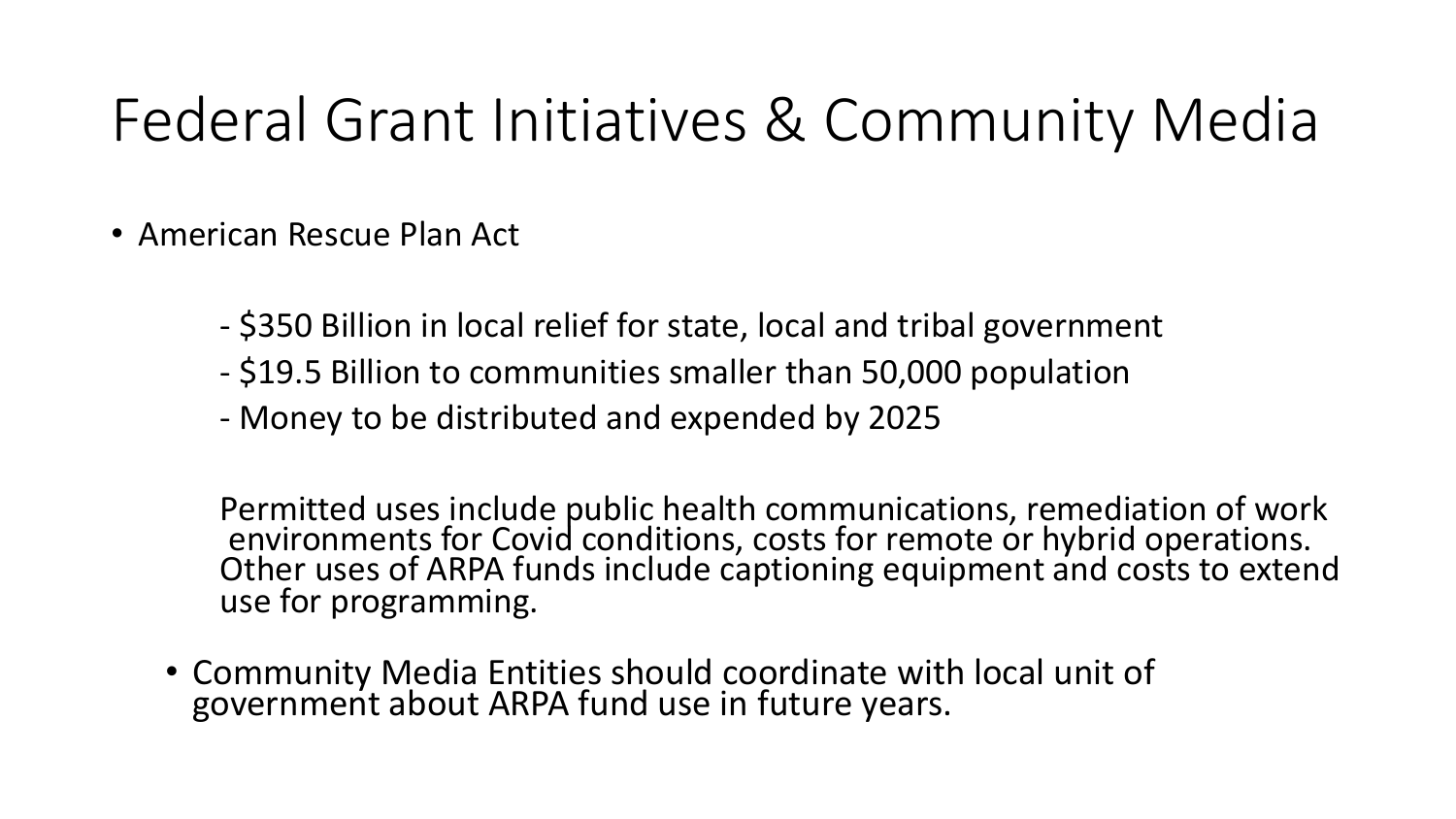## Federal Grant Initiatives & Community Media

- Infrastructure Investment and Jobs Act
	- NTIA (National Telecommunications and Information Administration) will grant \$42.45 Billion for broadband deployment to unserved and underserved locations and community anchor institutions without gig connections. Community Media Centers can serve as such institutions. Grants will comply with state broadband plans generated in the coming year.
	- NTIA will distribute \$2.75 Billion for digital equity programs, promoting closure of the digital divide and digital equity and inclusion. Half will be distributed through states.